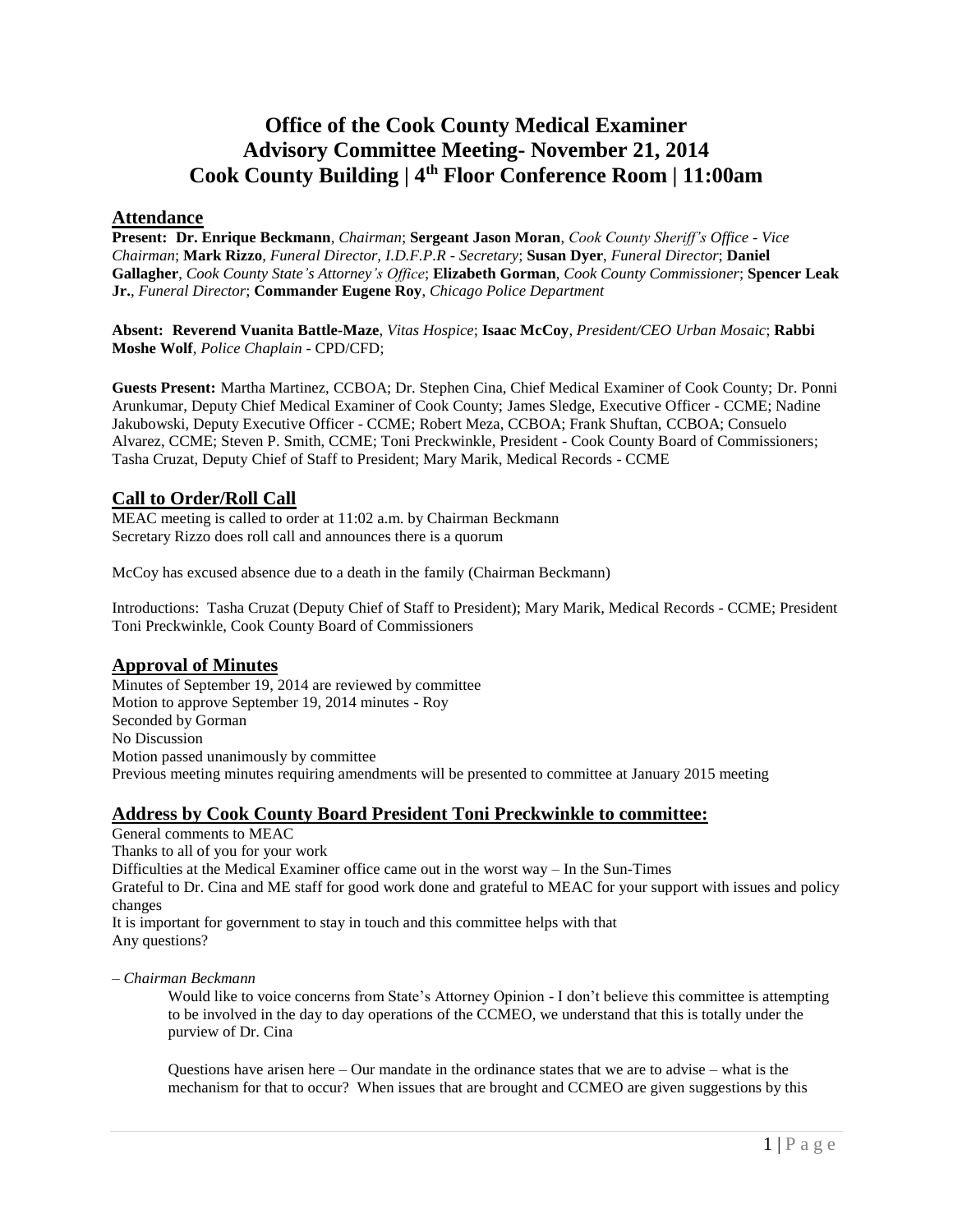committee - Is it at the discretion of the CCMEO to let us know if approved or not - We need a way to close the loop/find out where the input of the committee goes

If we don't know what policies and procedures are how do we know what is going on? Should policies and procedures be provided to us?

Besides the fiduciary responsibility of the committee to the dignity of the deceased – we need a formalized mechanism to bring issues to fruition

We meet – address issues – we go over what Dr. Cina wants input on, what he wants to bring up When the advice we provide doesn't get implemented - then negative press comes out

#### *– President Preckwinkle*

It is extraordinarily unlikely that the media will come to the MEAC, they will come the President and to Dr. Cina

It sounds like you want a formal response to the disposition of the issue

I suggest a sub-committee of the Chairman, Martinez and Commissioner Gorman meet with Dr. Cina and see if the issue can be resolved – This committee can then respond back to the MEAC If you would like to have a report included in the minutes this sub-committee can provide it If something were to come up, it is in the minutes and can be referenced

#### *- Chairman Beckmann*

The concern this committee has is that the advice presented to the CCMEO is not being taken – We are taking the time out of our schedules to meet and advise.

#### *– Martinez*

History of original MEAC, formed well over 20 years ago, met one time

### *– President Preckwinkle*

We listen to advice and counsel of committees but we don't always follow it

Dr. Cina has expressed appreciation for help and advice. The issue is the response to the MEAC, what is the feedback mechanism?

## *– Vice Chairman Moran*

The issue with the question posed to the State's Attorney's Office, is that no committee member ever asked it. The day-to-day operations of the CCMEO is of little interest to us, I believe we are here to provide advice on the problems that have historically plagued the office. As an example, the investigation of unidentified deceased person cases, the final disposition of indigent, unclaimed, and unidentified deceased persons, Homewood Memorial Gardens Cemetery, and the new cremation policy.

#### *– President Preckwinkle*

You offer advice, whether it's taken or not, than document it What I suggested was a committee that reports back in response

### *– E. Beckmann*

Thank you to President Preckwinkle

#### *– President Preckwinkle*

Grateful to everyone who takes time to serve on this committee

President Preckwinkle, Tasha Cruzat leave MEAC meeting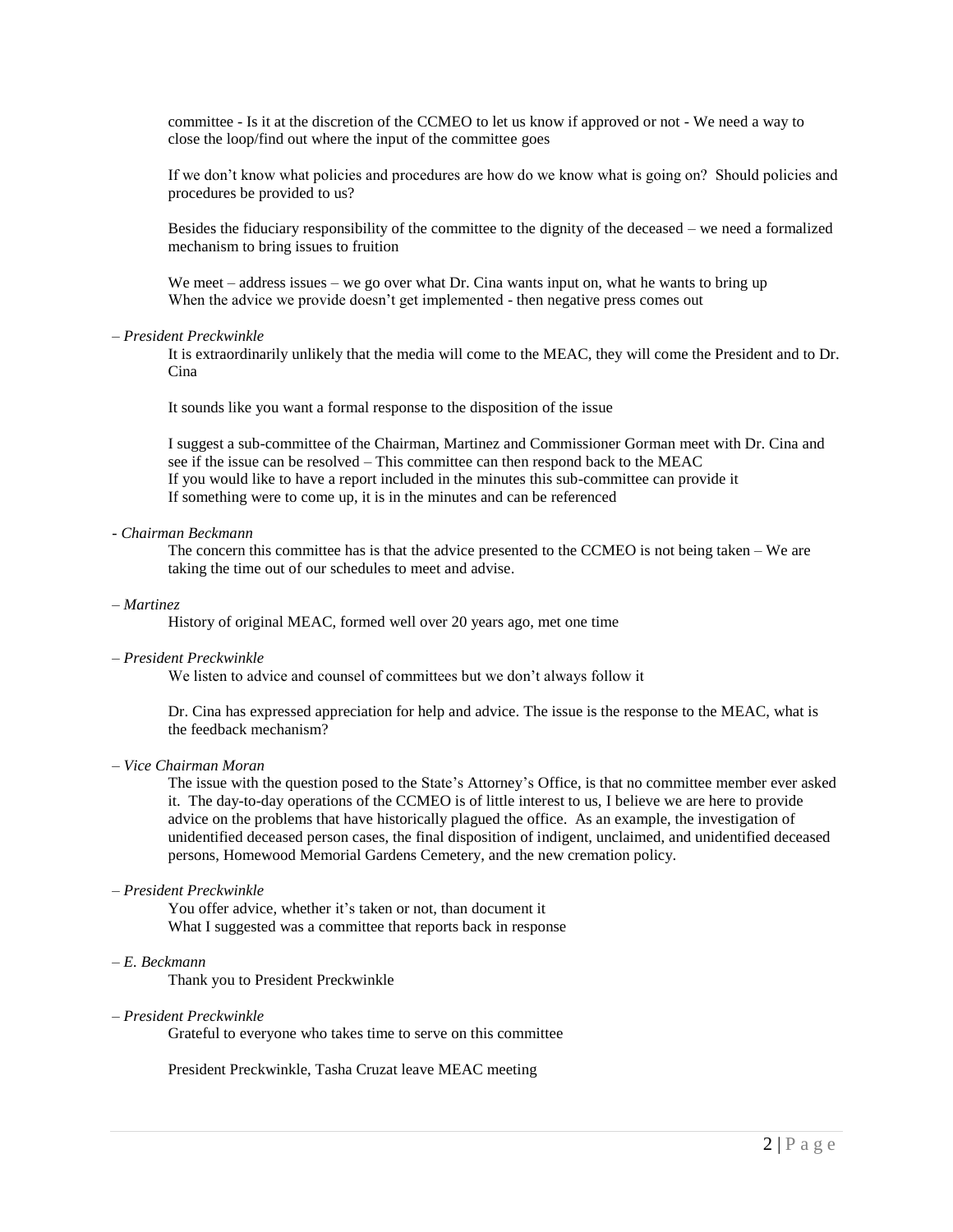## **Reports**

#### **Chairman**

*– Chairman Beckman*

We have amply discussed this issue, not knowing the president was going to address this herself.

Are there any additional concerns regarding this issue?

There are none.

Will meet with the committee and discuss this issue and its resolution

Since it is the last meeting before the Annual Report I would have liked to briefly review our goals, except for the specifics of the mechanisms we spoke of – but this will have to be moved to the 2015 agenda

I would like to invite a professional to our deliberations – a funeral celebrant, psychologist, specialist in death and dying – I met with her formally – she expressed interest in joining – I would like to invite this person to our committee

### *– Vice Chairman Moran*

Would this person be a new member or a visitor?

#### *–Beckman*

Depends on what committee wants, we can invite her to speak and see what she can contribute

### *- Vice Chairman Moran*

Will have to consult by-laws, I believe only the president or commissioners can appoint members to this committee

#### *– Roy*

I believe we need to solve other issues first – we need to clarify our role first – maybe invite her to speak only

She can come as a public member and address this committee and share any input

#### *– Dr. Cina*

I have no problem with her coming in - I think we have made great strides with respect to dignity of deceased

I apologize if I have not been open and transparent to any issues that have arisen regarding the input of this committee – this is one of President Preckwinkle's primary directives

## *– Vice Chairman Moran*

I never had a sense that communication was not good with CCMEO or that we were being ignored, the question posed to the State's Attorney's Office was the problem

I would also like to mention that we need to follow the process detailed in our by-laws for changes in venue for our meetings; according to our by-laws the committee is the only one that can change the venue. For today's meeting, the change came from Martinez to Sledge to Antonia and then to committee via email. In the future, the process should come from the President's Office to our Chairman and then to the committee. Obviously, we would always accommodate the President's schedule.

## **Bureau of Administration**

*- Martinez*

The budget was passed on  $11/14/14$  – The approved budget is \$10.4 million and change – a slight increase of \$100,000 over last year's for operational expenditures at CCME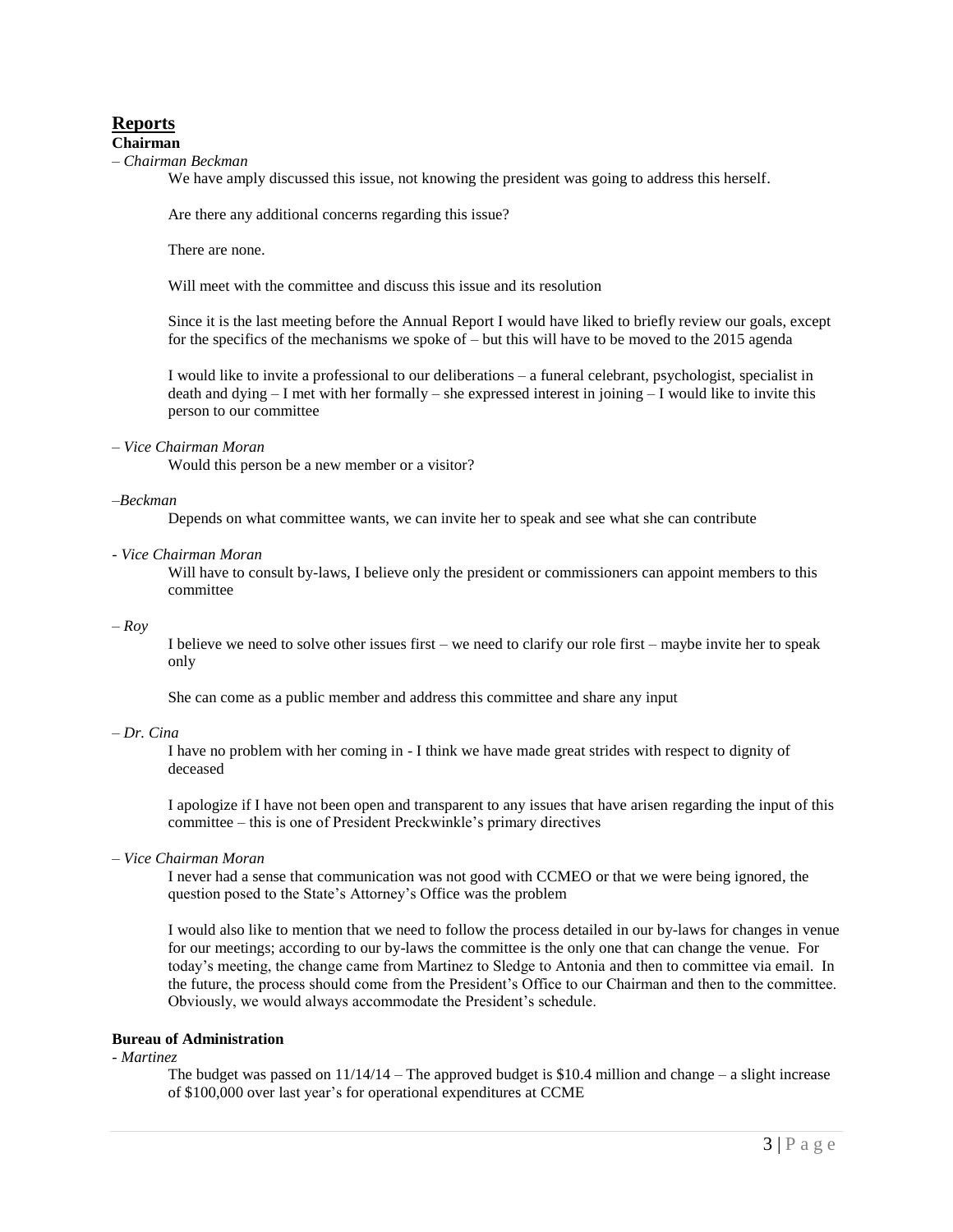## **CCMEO**

*–Dr. Cina*

Staffing is up from 78 to 114, with goal of 129.

We have made great strides in pouches and handling of remains - we have improved the dignity of how remains are handled

To get full NAME accreditation for tox department, we are doing to do an overhaul – QA/QC Officer, more toxicology staff

We are working on the last of Phase II deficiencies

We gave up on CT scanner – still seeking grant funding

### *– J. Moran*

Are the deficiencies in tox due to lack of personnel or equipment?

### *- Dr. Cina*

Some equipment is outdated

Vision is to bring up to standard practices - outdated technology, case management - effective turnaround time. Personnel is key to the vision/accreditation, overhaul of standard practices, certified in new technology, case determination analysis, bring people to new technology, overhaul of procedures and policies - We need to up our game to diagnosis

Deficiency is in context of being certified for NAME accreditation - To have best practices Dr. Wagner already getting ready for approval for toxicology certification. SOP deficiencies improved, outdated technologies, being updated - will expand drug testing elements. Serial testing "will up our game for more accurate readings"

#### *– Meza*

For clarification, the deficiencies were for accredidation and not any of the CCME standards in place?

#### *- Dr. Cina*

Statistics – YTD 75 Disclaimed have been cremated (Only 44% of families have picked up cremains) November had 17 cremations - none have been claimed by family. 73 Unclaimed have been cremated Unidentified burial at Mt. Olivet in August and future date in December

#### *– Gorman*

Board should memorialize fetal burials at Mt. Olivet

#### *– Sledge*

1 Cremation Contract - Received 4 bids determined to be unresponsive as a result we have no responsive bids for cremation

If MEAC has questions or concerns please bring them to light now.

Procurement made mistake - Not what we wanted - 1 year instead of 2 - We have to start bid process over again

Right now money on current contract for 5 more cremations - what do we do in the mean time?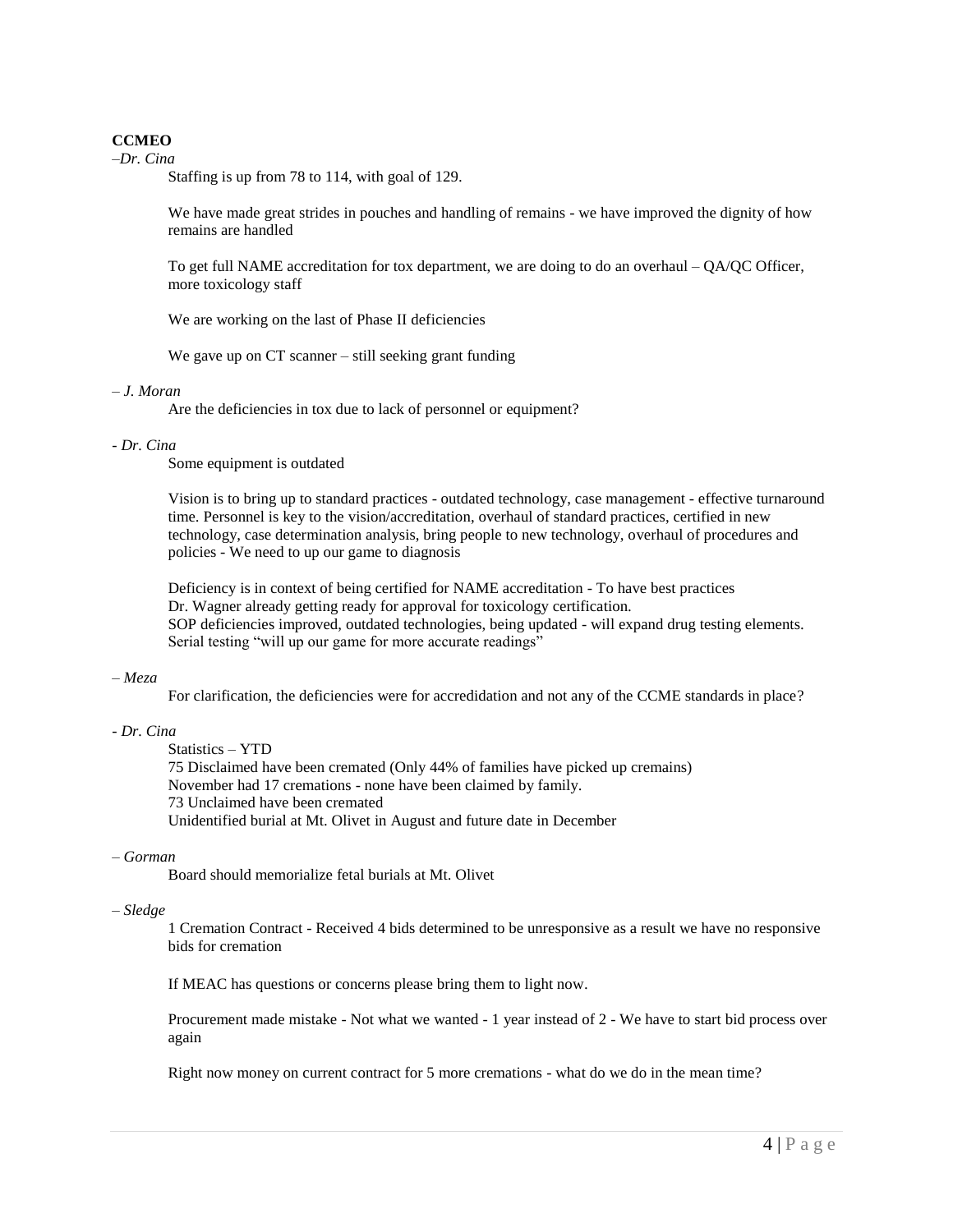Quote says have to respond by  $11/24/14 - 12/1$  starts new fiscal year, we are eligible for another 5k - Put another quote out, 5 vendors can bid on quote - this is how process will go until permanent RFP is approved and goes out - Then we have 2 years

MBE/WBE requirements are different for quote/contract Burial contract was an active RFP on the street - No bidders, but 2 requests for applications

Putting together new burial RFP to put back out - Submitted to procurement for language - then it will go out as RFP

May the committee see a copy?

Cannot circulate RFP until 12/2/14 when it goes out

#### *– Chairman Beckmann*

For the future, changing venues for the committee meeting must be changed by the MEAC Officers, not outside sources.

#### *– Sledge*

There was a discussion at the previous meeting, that due to the budget meetings, there may have been a conflict. The fact that President Preckwinkle wanted to attend, set the overall tone as to venue for this meeting to accommodate her schedule

#### *- Chairman Beckmann*

The budget has been approved prior to this meeting.

#### *–Secretary Rizzo*

Regarding Mt. Olivet and getting funeral directors to volunteer – this becomes more difficult if cemetery is being paid

Catholic cemeteries have been burying for nothing - maybe we can make formal agreement for this?

We are happy to take any free service - Maybe we can create documented agreement for this

Next burial scheduled - Mt. Olivet 12/4/14 at 1pm - Archbishop Blasé Cupich will preside over burials - Heavy press coverage - Hearses instead of vans to bring fetals - Meet and greet in chapel or outside – archbishop wants opportunity to meet everyone

#### *- Dr. Cina*

Key Vacancy at CCME office - Chief of Investigations position open.

#### *-Secretary Rizzo*

Did Anthony Brucci retire or resign?

#### *-Dr. Cina*

Anthony Brucci did not retire or resign

3 meetings this week with agencies for EBOLA plan – National cases don't fall under CCME jurisdiction – 1st responder calls 311 to call hazmat to scene – do not want to bring into facility – we are prepared if necessary – CDC recommends not transporting or embalming – EBOLA is not our jurisdiction, because typically victim passes away in hospital due to known illness and attending physician will sign DC Trailer truck off-site with no autopsies is how CCME would handle cases.

#### *– Dyer*

2 hour presentation with Cook County funeral directors - surveyed and a few are comfortable with handling EBOLA cases